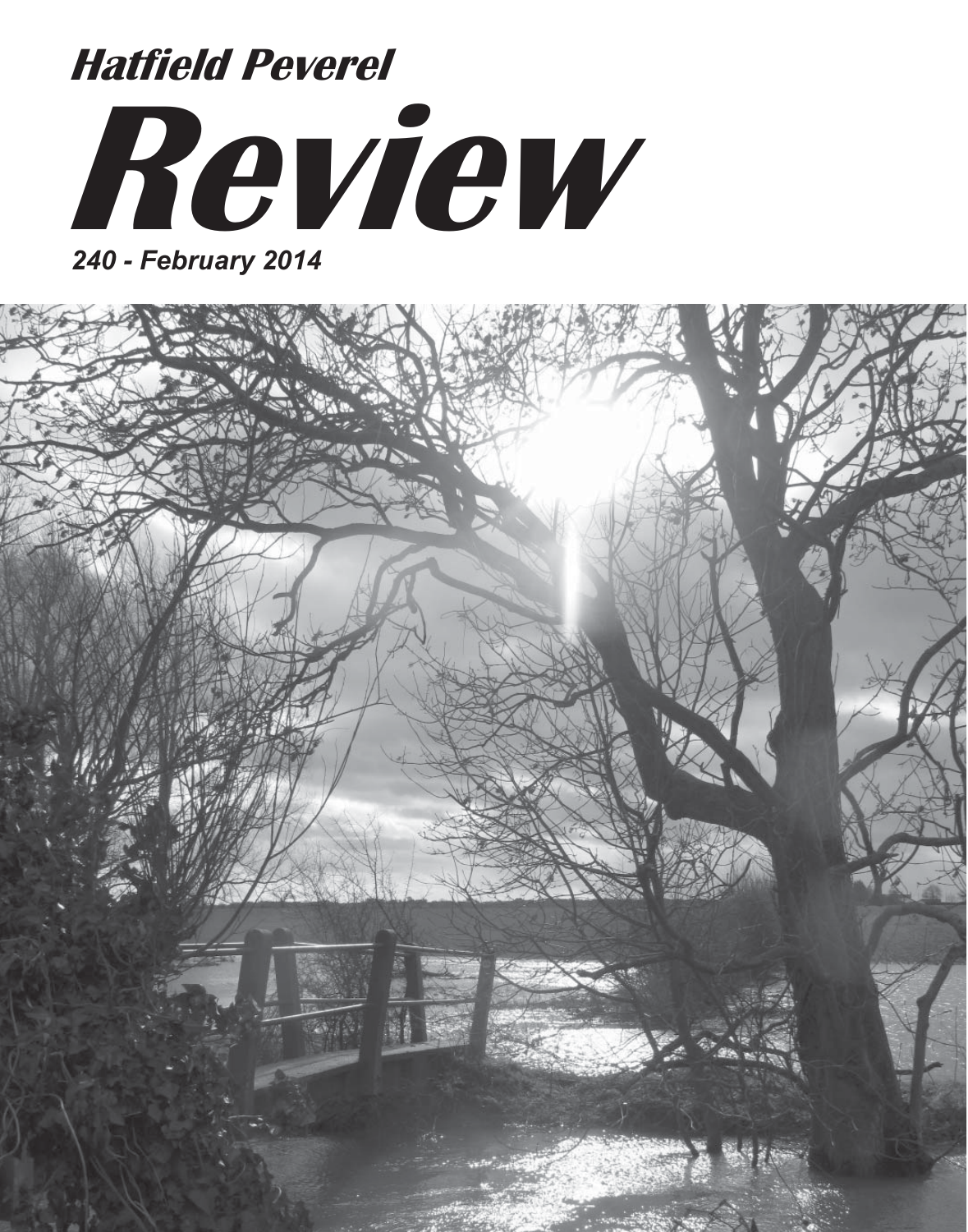

## **Hatfield Peverel Review**

Hatfield Peverel Parish Council publication. Opinions expressed are not necessarily those of the Council.

The editors are Jackie and Ken Earney. Contributions to 59 Willow Crescent, by email to kenearney@hotmail.com or by phoning 01245 381235.

### **Contents**

| 3                                          |
|--------------------------------------------|
| 4                                          |
| 5                                          |
|                                            |
| 6                                          |
| 7                                          |
| 8                                          |
| 9                                          |
| 10                                         |
|                                            |
| St Andrews 'The Journey'/Tea for Helen/ 11 |
|                                            |
| 12                                         |
| 13                                         |
| 14                                         |
| 15                                         |
| 16                                         |
|                                            |

**Copy for the April issue by Friday, 14th March please.**

# **Local events and happenings round and about**

## **Diary Dates**

#### **February**

- 22 Salvation Army coffee morning 10am
- 26 Hadfelda WI
- 26 Public meeeting, Local Development Plan, St Andrew's church hall 8pm
- 27 Hatfield Peverel Walkers, page 5
- 27 Folk Dance Club

### **March**

- 1 St Andrew's coffee morning, 10am
- 3 Parish Council meeting, village hall 7.30pm
- 5 Flower Club
- 8 Methodist Church coffee morning, 10am
- 8 'The Journey', St Andrew's, see page 12
- 12 Wine Club
- 13 Folk Dance Club
- 14 Horticultural Society speaker meeting
- 15 Helen Rollason coffee morning 10am
- 19 Annual Parish meeting, church hall
- 22 Salvation Army coffee morning 10am
- 25 WEA AGM, 10am Methodist Church
- 26 Hadfelda WI
- 27 Hatfield Peverel Walkers
- 27 Folk Dance Club
- 29 Horticultural Society Spring Show, village hall, 2pm

## **April**

- 2 Flower Club
- 5 St Andrew's coffee morning, 10am
- 7 Parish Council meeting, village hall
- 10 Folk Dance Club
- 12/13 Langford Art Show, see page 11

*Front cover photo - if you think you remember a picture of the Ter in flood in a recent issue, you're not completely wrong, it was actually in June 2012, but this one was taken in bright sunlight on the 9th February*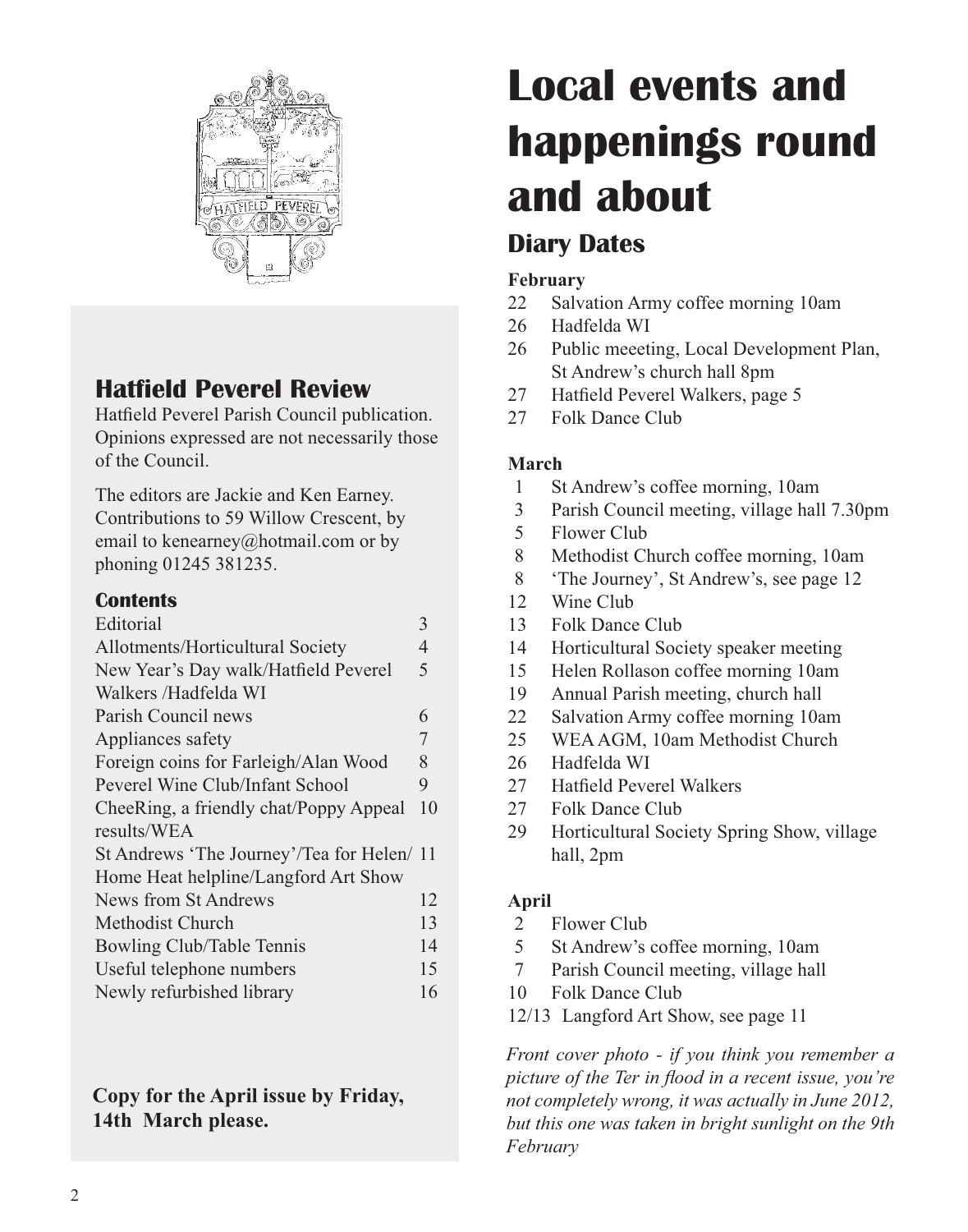## **Maldon District Council plan to build 3500+ houses Public meeting at 8pm Wednesday 26th February 2014, St Andrew's Church Hall**

Maldon District Council (MDC) is proposing to build in excess of 3500 houses and businesses in their future Local Development Plans. Traffic analysis by Essex County Council Highways Department has indicated that there will be considerable increases in traffic flows along the B1019 (Maldon Road), and concerns about the impact at the junction of Maldon Road and The Street. Potential congestion at Hatfield Peverel railway station has also been identified.

In the words of Essex County Council 'Further work is required to determine whether any options are feasible.' **This is probably the best opportunity ever for the whole village to push for urgent action towards a bypass around the village for Maldon traffic.**

There will also be an opportunity to review and comment on the final public presentation of the Braintree District Council (BDC) Local Development Plan.

**Come and support your Parish Council.**

## **Footpath 54 is on the map**

#### **Ken Earney, P3 representative, Hatfield Peverel, 01245 381235**

The path between Baker Avenue and New Road is now formally on the map: the order was confirmed<br>on the 30th October. Life is never straightforward however. The line now on the map is a route that takes the average of all of the lines on your response forms - that's the route that we have claimed. The law apparently says that a modification order can only put on the map what people claim as the route walked. If necessary, it has then to be altered by Deviation Order, to the line that has been made available on the ground today by the developers. In this case, the new line on the map goes across the low boundary fence and across the parking spaces of numbers 1 and 2 Cutts Close. It doesn't make a practical difference at present, but we need it to be right and for the highway authority, ECC, to follow through with a Deviation Order, a matter we are taking up with them.

## **The NHS 'Better Information means Better Care' leaflet**

Delivered to everyone in the village during January, it explains that **in March** our medical information will be uploaded to a new 'arms length' NHS central data centre – the Health and Social Care Information Centre (HSCIC). The information that GPs and hospitals hold on us will be anonymised and stored there. Once stored, it will be made available to research organisations working in the field of medical advancement. This will be beneficial, but a number of concerns have been raised in the media over the last few months about the confidentiality aspects of the data held.



Any organisation wishing to access the database will need to apply to HSCIC and will be charged for this access: amongst the organisations able to do so will almost certainly be commercial companies. The major concern is that although the data has been 'anonymised', it will still contain NHS numbers, date of birth, postcode, ethnicity and gender, and there would be a chance of individuals being identifiable by cross reference to other data sources. The official line is that there is only a very small risk of this happening, but all of the instances in recent times of the less than careful handling of personal data give cause for concern. We will apparently not be able to find out who has accessed our data and for what purpose.

If concerned, opt out by writing **now** to your GP requesting that your identifiable data should not be uploaded, and that HSCIC should not pass on identifiable data gathered from any other source. Or download a form from http://medconfidential.org/how-to-opt-out/ to complete and hand in to the GP surgery. It will not affect the care you receive from the GP, and it will be possible to opt back in later should you change your mind.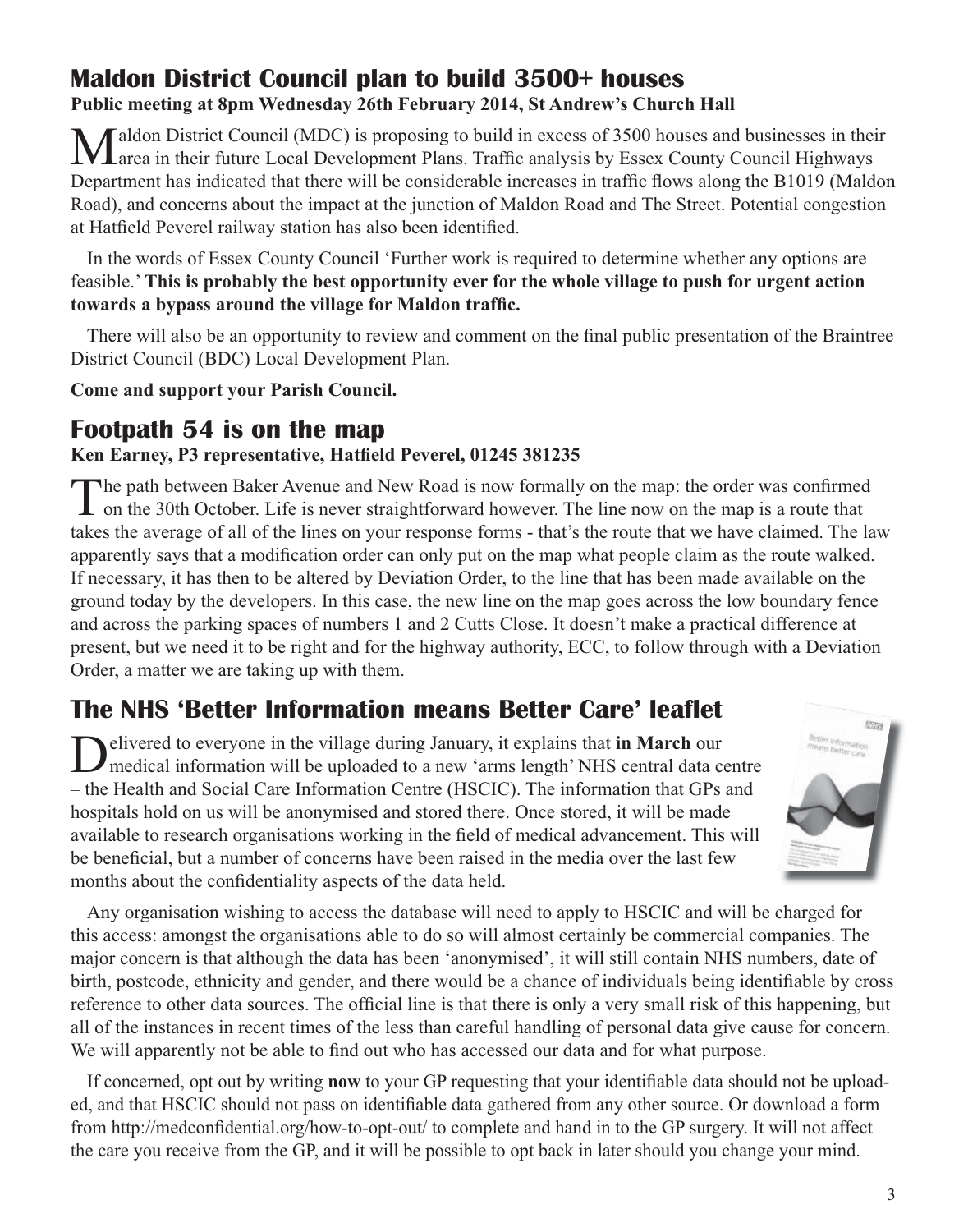## **Guttersnipes! gutters swiped Allotment Association - David Goodey (01245 380389) Our website - hpaa.org.uk**

The achievities as the dark nights prevail we have come to expect some theft<br>from the allotments. This year, some time during the season of<br>goodwill, the gutters and downpipes on four sheds on the<br>site near the church were from the allotments. This year, some time during the season of **goodwill, the gutters and downpipes on four sheds on the** site near the church were unscrewed and removed. It seems we are an easy target! All crimes are reported to the police who patrol when they can and seek to tie up these sorts of crimes across the area. Should you see anyone on the plots after dark please do not hesitate to report the fact and note any vehicles in the area.

We may soon be able to plant watercress on the plots as they are frequently under water at this time of the year. However, I can see bulbs and overwintering crops are well advanced at the time of writing and seed potatoes are now chitting on member's window sills and in greenhouses. Being overcome by enthusiasm is a great danger when winter seems to be passing and we 'plant early' only to see some wiped out by frosts that can occur even as late as May. But the season starts with serious digging and the planting of seeds under glass. It certainly will be a joy to get out in daylight and do some exercise in the fresh air.

We have one, maybe two, plots vacant so if you would like an aching back and cheap fruit and vegetables please **contact John Cockell (01245 381646) for the old site next to the church, or Paul Waite (01245 380429) for the new site next to the cricket pitch, regarding renting a plot.**

## **Let's not talk about the weather! Horticultural Society - Sarah Barker**

 $\prod_{\text{the }i}$ n spite of the weather, or perhaps because of it - warm spells and wet - many of our spring flowers are blooming. Snowdrops, always the first, violets and primroses, daffodils and the beautiful hellebores are lighting up our dreary days. Let us hope there are some left for summer.

Members year book and schedule, listing the society's happenings during the coming twelve months, will soon be with us.

**Our first event, on Friday 14th March** in the village hall, will be a speaker meeting with the South East Essex Organic Gardeners' Society. Doors open at 7.30pm for an 8 o'clock start. Everyone is welcome, refreshments will be served.

#### **Other dates for your diary**

**Spring Show, Saturday 29th March** in the village hall, Maldon Road, doors open 2pm. Schedules will be



with you shortly, but as a taster classes include daffodils - and the bowl of daffodils competition - other flowers and pot plants, cookery, and the annual £10 prize for the best cake, a coffee victoria sandwich (recipe given). There are handicraft and children's classes and in the photography section one of the subjects is water - something we have seen rather a lot of this year! If you want to get busy and can't wait for your schedule, go on the society's website http://www.hatpevgardens.org.uk/

**The annual break, to Hereford and Worcester, is in early July**. It is fully booked but if you would like to put you name on the cancellation list give Clive a ring on 01245 381704. Other forthcoming events will be published in the April Review.

**New members are always welcome. For more information, and if you would like to join us, please contact Trina Butcher - we have an exciting programme of events for the coming months - her number is 01245 380532.**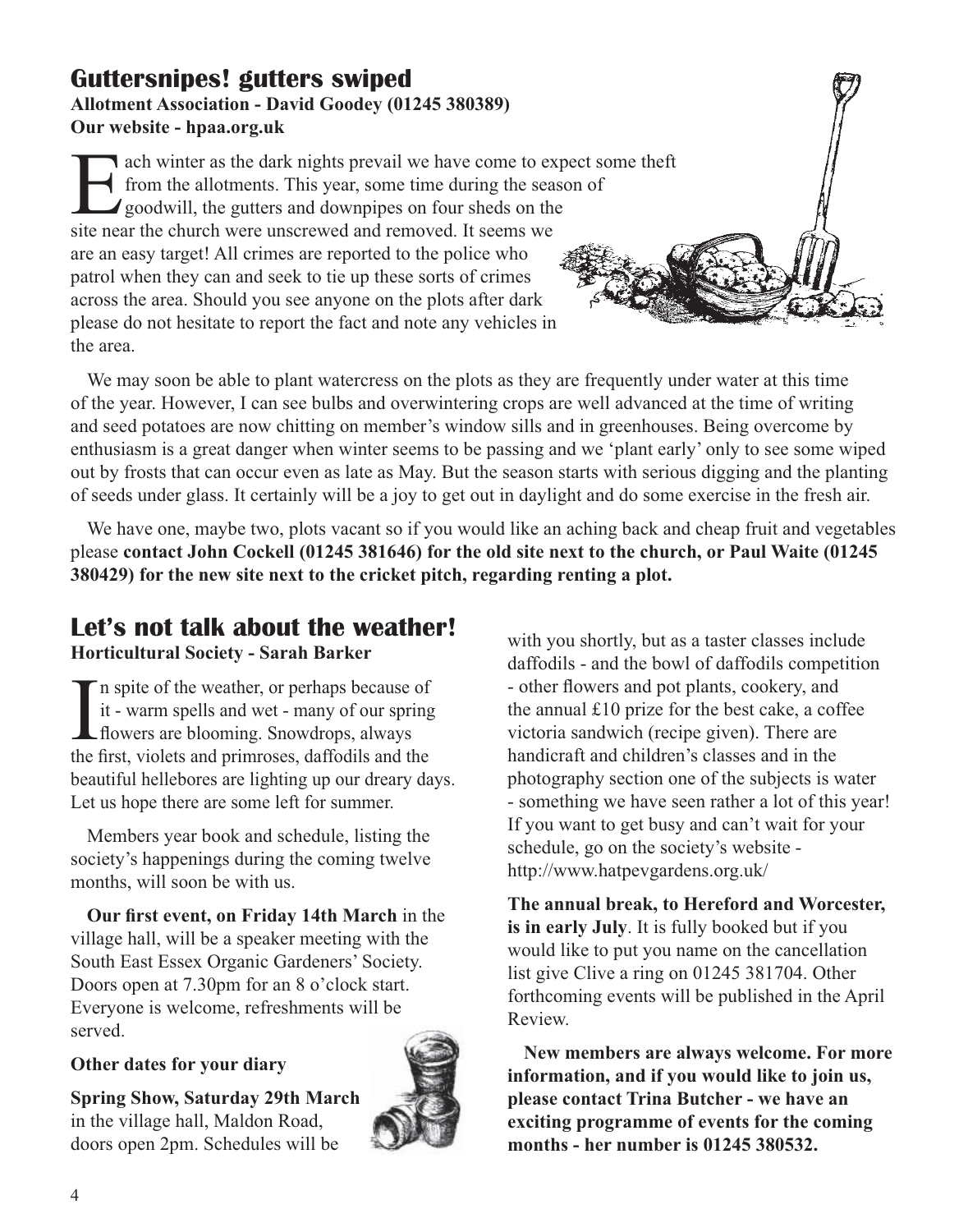## **New Year's Day walk Ken Earney, 01245 381235**

The weather forecast was not promising, but about  $22$ people and 4 dogs turned out on a pretty miserable New Year morning: in the event it stayed dry but overcast and dull. Because of that forecast and the underfoot conditions we decided to do a slightly shorter walk in Terling than the one originally planned. Catherine Voysey suggested a suitable variation using some of the planned route but which took us over field paths round by the mill and over the ford. For my money it was a more enjoyable walk than the one from her 'Nine walks' booklet.

We finished at the village hall with mince pies - I told the group they were mince tarts because they had no pastry lid but got right royally slated for doing so by the pastrycook!



## **Web feet or no web feet? Hatfield Peverel Walkers - Graham Bushby 380472**

ne day sunny, one day wet. The walk organised by Sarah Dodson by bus to Langford and back on the last Thursday in January was rained off - hopefully we can do this walk later on.We are now crossing our fingers things will improve by the time we meet again at the village hall car park 10am on Thursday 27th February, and 27th March. (*The way things are shaping up it might be prudent to invest in a pair of waders for the February date! But let's thank our lucky stars we're not living in somewhere like the Somerset levels or the Thames valley - those unfortunate folk really have something to worry about. Anyway, best to check with Graham a day or so beforehand if you are intending to take part. Ed)*

## **Christmas festivities**

**Hadfelda WI** 

 $\sum$  That a lovely evening we had for our Christmas meeting. The village hall looked very festive and all  $\blacklozenge$  the tables boasted seasonal flower arrangements. Everyone was greeted with a glass of wine or a soft drink before they took their seats for the entertainment. Ian Jordan, a local lad, sang and played a selection of songs that we could all remember and there was much hand clapping and singing from the audience. We all enjoyed a super buffet supper and a good time was had by all!

**January 2014** We started the New Year with a bang, in every sense! Our January speaker, Mike Logan-Wood, told us about his life as an auctioneer when he brought the hammer down with a bang on numerous occasions. He gave a very interesting and amusing talk and was full of enthusiasm about his work. He had started selling animals at the Chelmsford market and moved on to farm and house sales. Over the years he has auctioned millions of pounds worth of property.

Our competition letter was 'J' and, as usual, produced some interesting entries. The first prize was some beautiful jade jewellery.



Our next meeting is on Wednesday 26th February when Fiona Ward will speak to us about Farleigh Hospice. The competition letter is 'F'. In March Andrew Nottman will speak on the GM issue - this should be a good one. Do come and join us.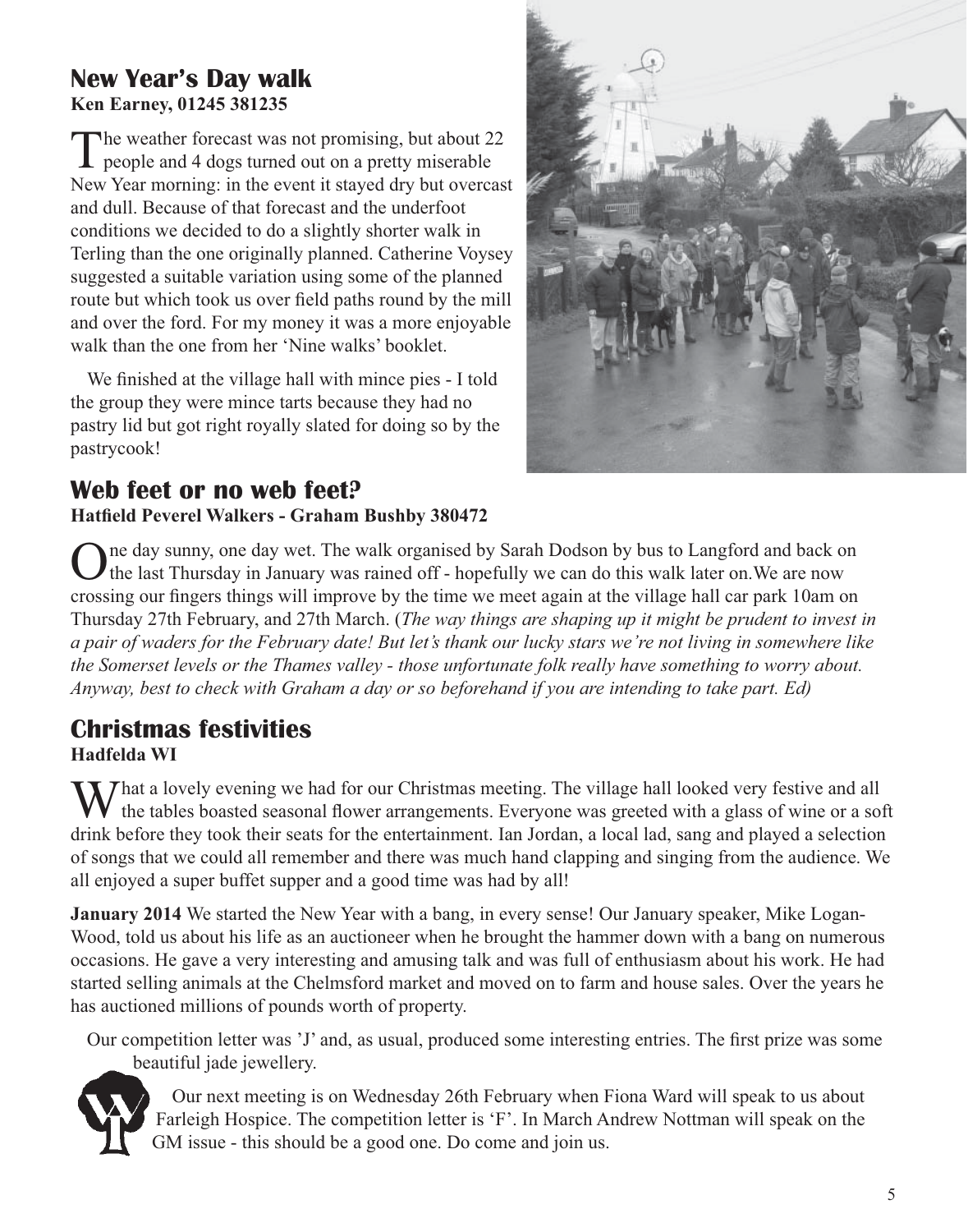## **Parish Council news**

#### **Lisa Miller, Clerk to the Parish Council Chestnut House, Church Road, West Hanningfield, Chelmsford, CM2 8UJ Tel 01245 403071 email parishclerk@hatfieldpeverelpc.co.uk**

#### **Planning**

All planning meetings are open to the public. Notification of these meetings will be erected in the village notice boards three clear days prior to each meeting.



#### **The following applications have recently been made**

Erection of new 2 metre high garden fence at 30 Willow Crescent; erection of single storey rear extension:. extension will extend beyond rear wall of the original house by 4.54 m, with a maximum height of 3.90m and 2.99m to the eaves of the extension at The Nook, Wickham Bishops Road; reconstruction of existing main roof and enlargement of existing garage roof, both to provide additional accommodation and storage at 4 Yew Tree Close; installation of sixteen ground mounted solar panels at Lakeland Fisheries, Wickham Bishops Road; replacement of detached existing double garage with detached triple bay garage and enlargement of side extension to dwelling house at Trees Farm, Spring Lane.

Erection of a single storey timber cart shed (revision to previous planning permission ref 13/00771/FUL as new vehicular access no longer proposed) at Shepherds Cottage, Church Road; erection of single storey rear and side extension at 1 Woodham Drive; application for a minor material amendment to approved application 12/00926/FUL - alterations to internal layout and erection of conservatory at land adjacent to 1 New Road; display of glazed and wooden notice board at Lovibond Cottages, Maldon Road; erection of first floor rear dormer at 8 Priory Farm Road.

#### **The following applications have been approved by the District Council**

Erection of a single storey rear extension at 17 Church Road; erection of single storey front extension at 31 Priory Farm Road.

#### **The following applications have been refused by the District Council**

Retention of a bedsit as an independent dwelling with associated residential curtilage at Providence Cottage, The Street.

**Tree preservation application granted** - work to trees at 107 Church Road **Tree preservation applications** - work to trees at 1 The Pines and 12 Woodham Drive.

#### **Local Development Framework**

The next public consultation period commences on **17th February and ends on 28th March 2014.** The Parish Council is holding a **public meeting in the church hall on Wednesday 26th February at 8pm.** All residents are welcome to attend to give their views. At this meeting the Maldon Development Plan will also be discussed as there are plans to build many homes in the Maldon peninsula and this will have a huge impact on the traffic and services in Hatfield Peverel. (See main announcement about this on page 3.) Residents are encouraged to voice their concerns to Maldon District Council.

#### **Community Park**

At an Extraordinary Meeting held on 28th January 2014, the Parish Council agreed to proceed with taking on the Country Park with a view to running it as a Community Park. This is likely to be a lengthy process as Essex County Council has to commence legal proceedings to enforce the Section 52 Agreement dating back to January 1990 in which once gravel extraction was complete, the site would be restored and handed back to the Parish of Hatfield Peverel. The Parish Council is however, looking for any volunteers who once the site is handed back to the Parish may be able to assist with either the development or the running of the Country Park. Any volunteers should contact the Clerk.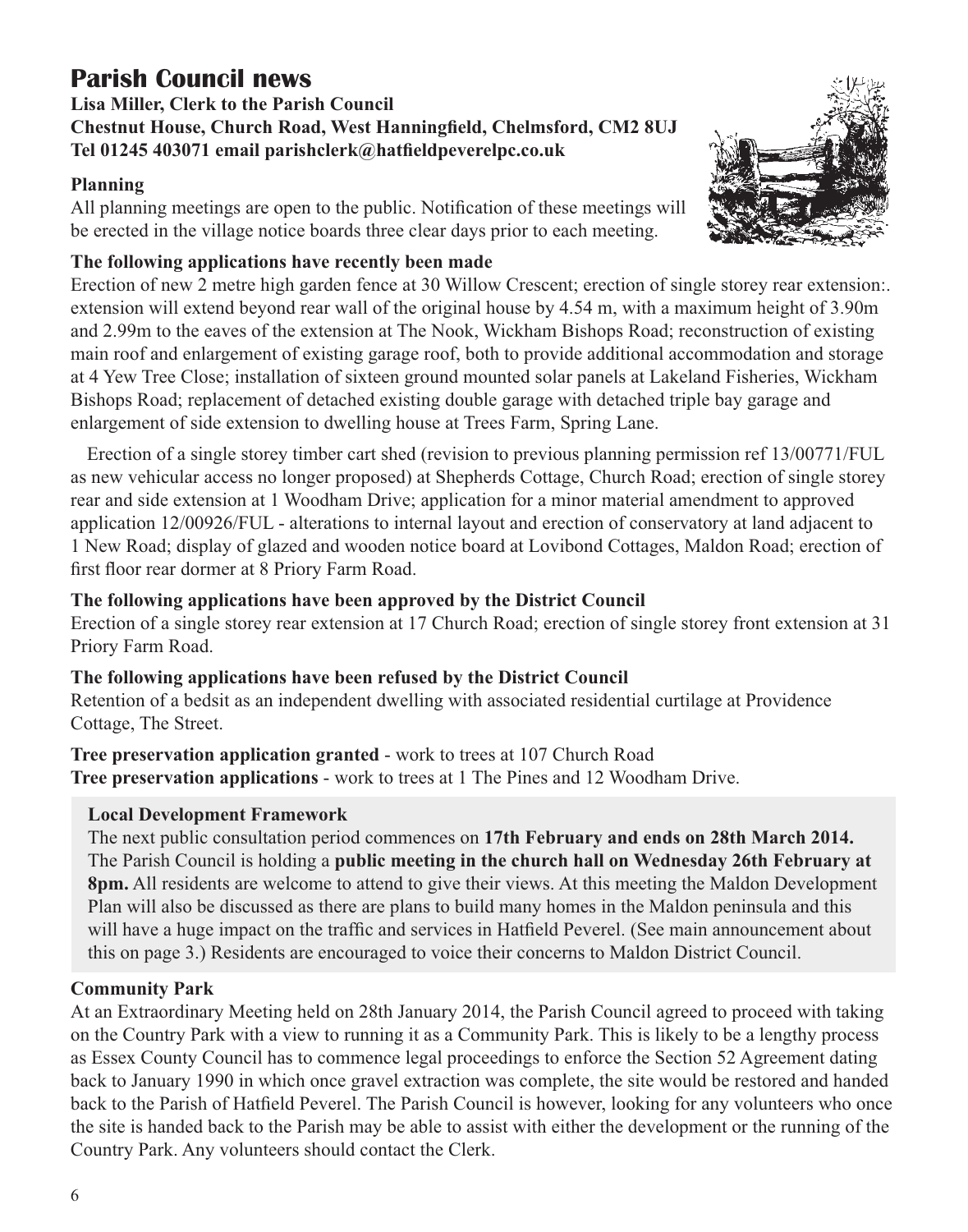#### **Sad news**

It is with great sadness that the Parish Council has to report that the Parish Council's former Burial Groundsman, who retired in December 2012, passed away on Monday 3rd February after a short illness. Denis Ashby was once a parish councillor and maintained the burial ground for many many years which he kept in pristine condition. Our thoughts are with his family at this time. He will be sadly missed by all!

#### **Demolition of the football pavilion**

Demolition of the old football pavilion on the recreation ground has been delayed due to the wet weather. The council was hoping for some hard frosts to enable the contractor to access the site without damaging the ground. However, as it has been such a wet winter, the demolition has had to be delayed until conditions change.

**Parish Council meetings**: village hall meeting room, 7.30pm first Monday of the month. **3rd March, 19th March - Annual Parish meeting, 7th April, 5th May.**

**Public meeting Wednesday 26th February** at 8pm in the church hall to discuss the Local Development Framework. All residents are welcome to attend - do come and give your views.

#### **Website**

Don't forget you can view all Parish Council news on their new website which can be found at: http://www.essexinfo.net/hatfieldpeverel/

#### **Local community social networking website**

The parish council has received information about a new social networking website, StreetLife.com, which is devoted to local communities. It's stated aim is to help people make the most of where they live by connecting with their neighbours, providing a free and easy place to share local news, views, recommendations and resources, enabling people with busy routines or reduced mobility to keep in touch with their community. **To find out more about it, visit www.streetlife.com**

## **Are your appliances safe?**

*If you were watching local television yesterday (5th February) or read local and national papers the following day you will have seen the horrific aftermath of an explosion in nearby Clacton. Two homes were flattened, another badly damaged, and a number of people, some with life-threatening injuries, taken to hospital. It is not known yet what caused the explosion. Could it have been a faulty appliance? The article below was sent to us, before this incident was reported, by Essex County Fire and Rescue Service. Do read it, and check your electrical goods are safe.*

Sex County Fire and Rescue Service is<br>warning people to make sure their kitchen<br>appliances are safe after 5 recent fires in<br>one week were started by using tumble dryers warning people to make sure their kitchen appliances are safe after 5 recent fires in one week were started by using tumble dryers, washing machines and dishwashers. These large kitchen appliances have heating elements, motors and complex moving parts which can easily start a fire if they are not in full working order.

**Over the last year 10% of all house fires started with a faulty kitchen appliance**, making this one of the single largest causes of house fires in the county. Between December 2012 and December 2013, 210 Essex homes suffered an electrical fire and six people were hospitalised by injuries caused in these fires. Sub Officer André Turner, Home Fire Safety, said: 'We all have these appliances in our homes and use them regularly so it is important we check them to make sure that they are working properly and safely.

'It is important that filters are regularly checked and cleaned - a build-up of fluff and lint inside the machine is a major fire risk. Don't overload machines with clothes and read the manufacturers' instructions for use, including the maintenance. **Only use these appliances when you are home - never leave them to run overnight when you are in bed asleep.**

**'Best advice:** fit and regularly test smoke alarms in your home. They are proven life savers.'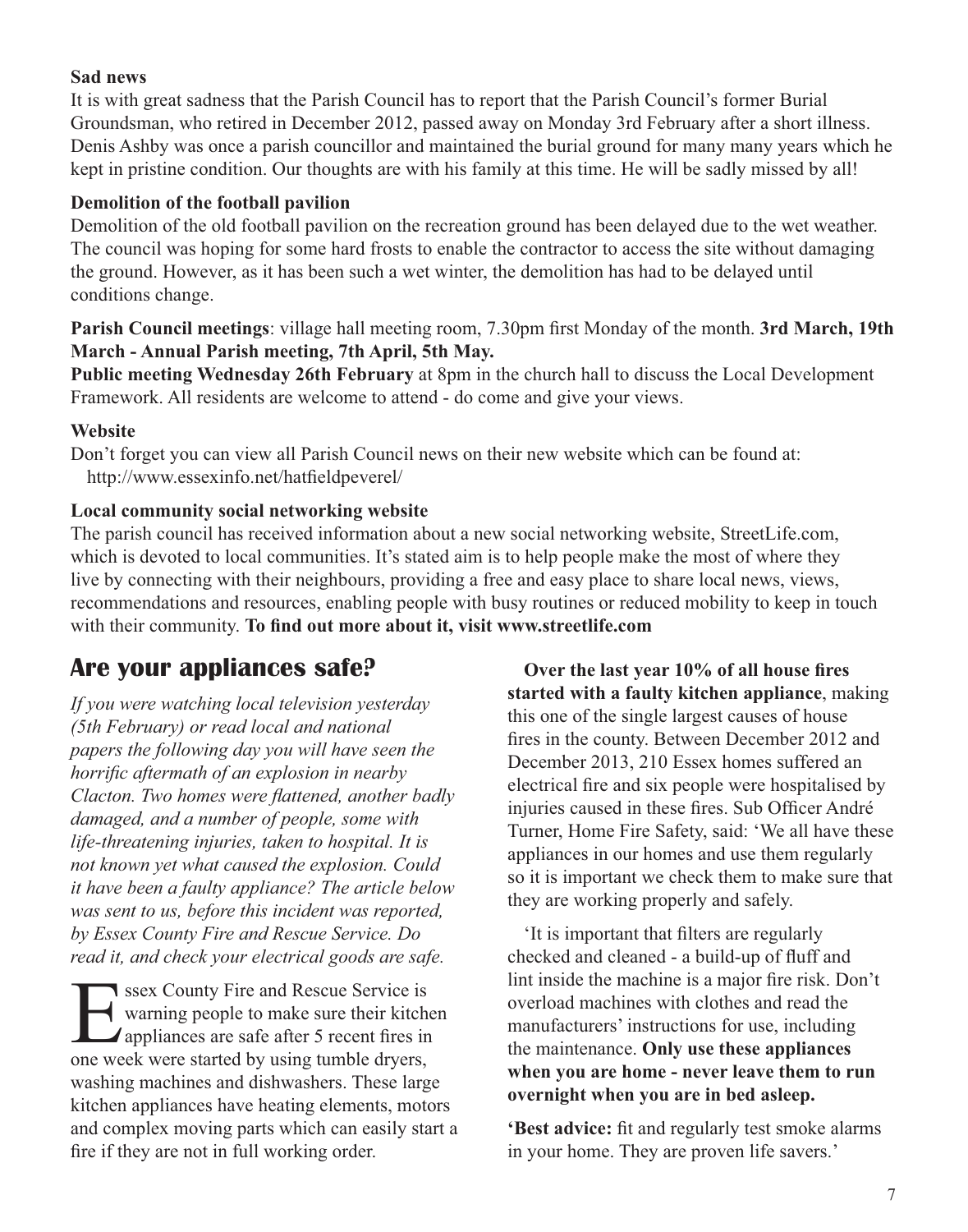## **Foreign coins help Farleigh Hospice**

#### **John Cockell, 01245 381646 email johnandann12@btinternet.com**

For many years, I have supported Farleigh<br>by assisting with the foreign note and coin<br>collection through which nearly £100,000<br>has been raised. We currently have a large stock by assisting with the foreign note and coin collection through which nearly £100,000 has been raised. We currently have a large stock of coin for various currencies and are appealing for help in 'repatriating' these to their home countries. For most of the currencies listed below, we only keep coins with an equivalent value of around 50p or more; there is no 'shrapnel' involved.

I am writing to ask if you - or any contacts you may have, particularly among business travellers - would be able to take some part of our current stock if travelling to any of the countries concerned over the coming months. In volume terms, the amounts do not take up much room, or even have excessive weight - for instance, my son in law recently took over £60 worth of Kronor to Norway in a very small plastic money bag.

An alternative to spending the coin abroad is to exchange the coins for notes in a bank/post office in the country concerned, as we can then convert the notes to sterling here in the UK.

We are looking for help in these countries -

| Australia      | Singapore   |
|----------------|-------------|
| Czech Republic | Sweden      |
| Denmark        | Switzerland |
| Hungary        | Turkey      |
| Japan          |             |

We also hold a stock of Euros, again in coin.

If you purchase the coin outright for your own use, we convert at the on-line Travelex rate on the day of the request. For example today's rate for Danish kronor is 8.721 to £1, so we would round that up to 9 kronor, giving a small benefit to the purchaser, and making the calculation easier!

If anyone can assist with this appeal, or can put me in touch with any individual or company that may have regular dealings with these countries, I would be very pleased to hear from you. Please contact me on number/email above. Thank you.

## **Alan Wood (1925 - 2014)**

Alan was born in Writtle in 1925. He<br>was educated at Writtle Primary School<br>School After National Service in the Fleet A was educated at Writtle Primary School and later at King Edward V1 Grammar School. After National Service in the Fleet Air Arm he took over the family market gardening business in Highwood. Here he introduced many successful innovations and still managed to keep a happy and loyal workforce.

He joined Writtle WEA and was an enthusiastic supporter for many years. When he retired he moved to Hatfield Peverel where his talents did not go unnoticed! He served on our WEA committee for ten years during which time he took his turn as Branch Secretary and then Chairman.

The WEA appealed to his sense of community learning. And he always wanted to learn more! He was not uncritical of the WEA, particularly the last few years when he often complained that all we were offered were courses in history. He wanted to be looking forward, to visualise how things would develop, and to argue how they could be brought about!

His most enduring hobby was sailing and he was always on the lookout for a suitable crew to help him sail his 32ft Dualist, not just in the summer months but all year round.



He was a kind, generous, out-spoken man, firm in his humanist beliefs, a good raconteur and great company. We do miss him.

*Thank you to Catherine Voysey, who could often be found crewing for Alan, for this tribute.*

## **Error in parish council website address**

In the new village website a full stop (dot) was included between essex and info in the web address. There is no dot, the correct full address is: http:\\www.essexinfo.net/hatfieldpeverel/ More simply, all you really need is: www.essexinfo.net/hatfieldpeverel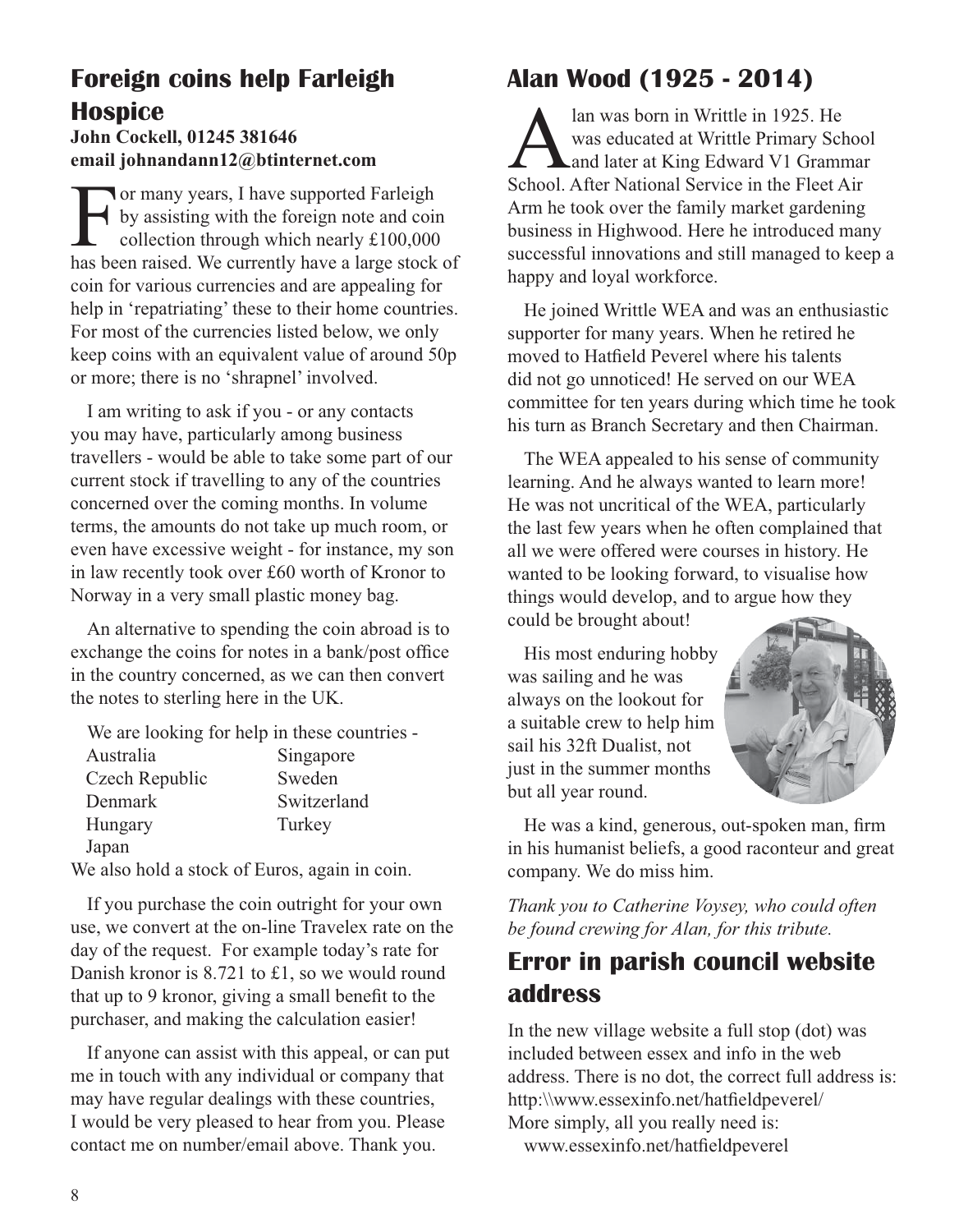## **From Old World super-Sicilians to rivals of the Southern Hemisphere!**

**Peverel Wine Club – Vee Green, Secretary (01245 355723)**

 $\bigcup$  lub members enjoyed an excellent Christmas party<br>  $-$  a four-course meal provided by themselves and the<br>
commettion to win the heautifully-wranned spot prizes. The – a four-course meal provided by themselves and the committee and accompanied by some light-hearted competition to win the beautifully-wrapped spot prizes. The meal was followed by dancing to the melodic accompaniment of local singer Ian Jordan. Ian bore up bravely despite his street cred being undermined by one of his ex-neighbours producing a photo of him aged six in short shorts and droopy socks!

We returned to the village hall in January for the annual quiz, set by former Club Treasurer Lindsey Glasman, now in deepest Devon. A good turnout of members formed teams of 6 or 8, and the quiz was hotly contested from the start. However, the winners were finally declared to be the team consisting of Bob and Linda Fisher, Chris and Vee Green, Malcolm Jackson, Stella Koenig-Roach and John and Judy Lea, closely followed by Dave and Marian Belshaw, Pat and Chris Kersley and Ann and John Riddleston (complaining that the winners had the advantage of greater numbers!).

February's meeting was a projected tasting of some good value Sicilian wines. Sicily is regarded as the most improved region for Italian wines, and uses a mix of obscure indigenous grape varieties such as Grillo and Nero d'Avola, often blended with international favourites such as Sauvignon Blanc and Cabernet Sauvignon. The island is also famous for the fortified wine Marsala, famous as an alternative to sherry.

Our meeting on 12th March offers another wine tasting entitled Rivals of the Southern Hemisphere. Members will be blind tasting 4 white and 4 red wines from South America, South Africa, New Zealand and Australia (all of comparable vintages and price) and marking them for appearance, bouquet and flavour. Marks will then be totted up to find which country is the winner. The tasting is reasonably priced at £3 for members, £5 for guests, include wine, cheese and biscuits.

Anyone thinking of coming along to a meeting for the first time would find this the perfect introduction to the club. Please



give Vee a ring beforehand on 01245 355723 to confirm attendance and start times. We meet normally on the second Wednesday of the month at 8pm in the village hall, but with some exceptions, so it is always worth phoning first.

## **When knights were bold....**



K nights and their daring deeds<br>have been one of the subjects Year 2 Infants have looked at this term. They have talked about the protective armour and the shields the knights carried before them into battle - on foot and horseback - bearing their coats of arms and 'shielding' them from their enemies' weapons including swords, spears, daggers.

As part of their project, they have designed their own shields, each including, top left, the three curved swords (seaxes), depicted in the Essex coat of arms.

*Thank you to Henry Louis, Vanessa Prigg and Georgia Wallis for their shields*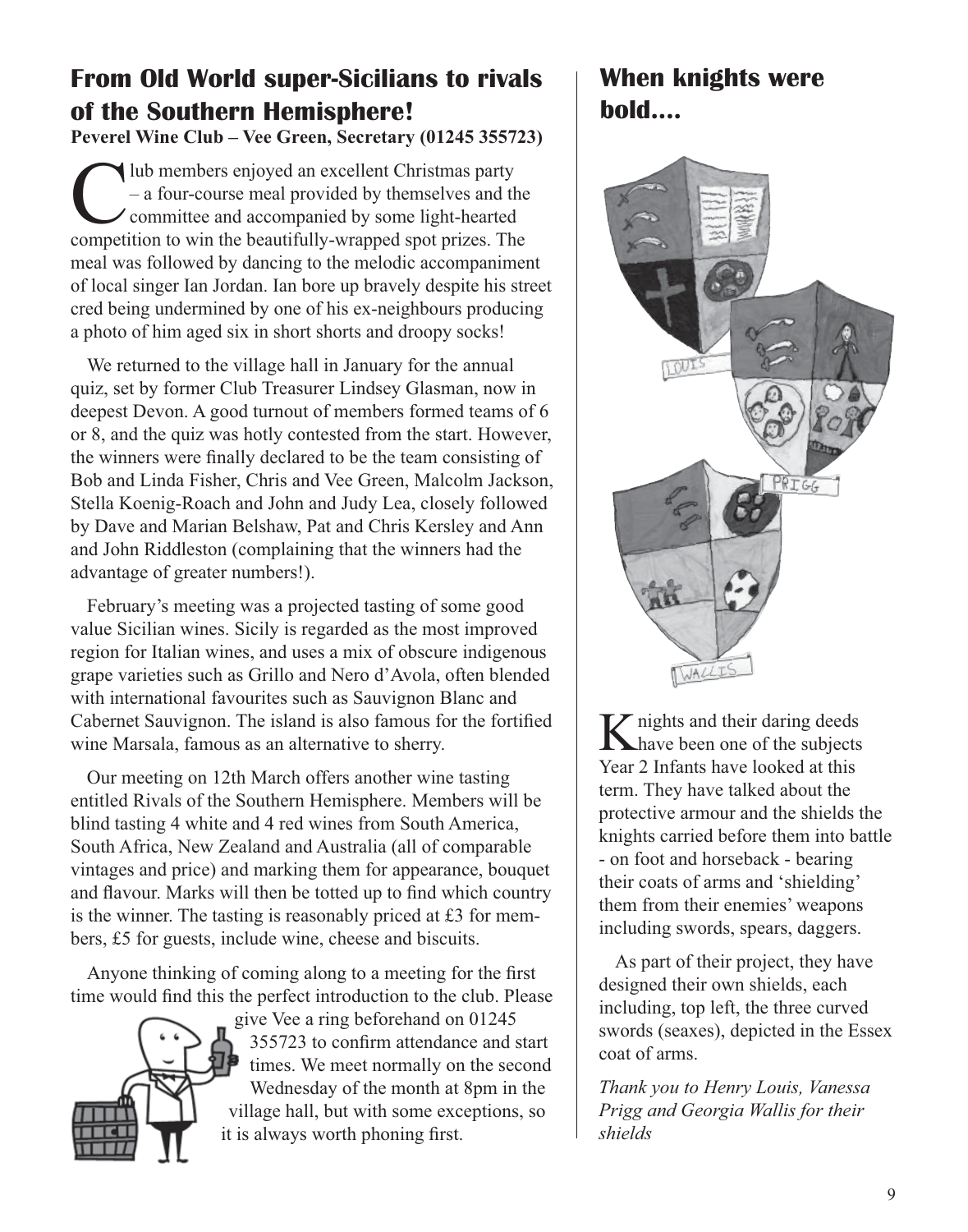## **A friendly chat**

**Carol Hymus, Mid-Essex Mind**

I onely and isolating,

talk to regularly can be

Not having someone to<br>talk to regularly can b<br>lonely and isolating,<br>particularly if you're used to s particularly if you're used to sharing your home and time with others. A friendly chat on the phone can make all the difference.

**CheeRing is a free telephone befriending service** run by Mid Essex Mind offering a weekly call by a dedicated Befriender who provides friendly conversation and companionship. Befrienders take time to listen and share life's ups and downs, chat about current affairs and of course everyone's favourite subject, the good old British weather!

CheeRing is primarily for people over the age of 60, living within the Maldon and Braintree Districts, who would benefit from the additional support a telephone friendship could provide. Personal situations could include, but are not limited to; being lonely, living in social isolation, living away from family and friends, recently bereaved, caring for someone, experiencing deteriorating physical health long term illness or recently out of hospital.

We have received lots of positive feedback from those who have used the service about the benefits it brings to them. Following a recent survey 94% of our existing clients felt they had access to a support network and had established an ongoing friendship. 88% also felt that CheeRing made them feel supported, less isolated and had improved their quality of life.

The CheeRing service covers the Maldon and Braintree Districts which includes Ulting and Terling. If you think you, or someone you know, could benefit from CheeRing, or if you want to know more about how the service works, **just call me, Carol Hymus, at 01621 853 211 or email me at this address: carolhymus@mid-essex-mind.org.uk**  I will go through a brief referral form over the telephone or through email (contact details, date of birth, GP details, next of kin contact). We'll then arrange a suitable time for the call and confirm this in writing to both the client and to their GP. As simple as that.....

## **An increase in this year's Poppy Appeal collection**

**Peter Archer local Poppy Appeal Co-ordinator**

Sollection possibilities, £4466.07<br>the 2013 total, an increase of over<br>f 100 from 2012 collection possibilities, £4466.07 was the 2013 total, an increase of over £100 from 2012.

Door to door collections raised over £1,000; three early mornings at the station made £377 whilst the church collection was £265. Shops, cafés, schools, public houses, nurseries and Nursing Homes raised a further £2335 and other amounts came from donations and other fund-raising activities.

Many thanks for all your help and generosity, we couldn't do it without you. I hope we can rely on your support in 2014.

## **Ingatestone Hall**



**P** enty and penury: the<br>changing fortunes of t<br>since the 1500s when<br>Ingatestone Hall was build b changing fortunes of the Petre family since the 1500s when the original Ingatestone Hall was build by the first Lord Petre, have been wonderfully brought to life by tutor Margaret Mills during the spring WEA course. **Proposed visit to hall on Tuesday 26th** April*. This is the bed linen inventory in 1732 - 15 doz domestic napkins, 12 pairs fine Holland sheets, 11 pairs common Holland sheets, 4 pairs common Holland sheets (nearly worn out), 49 pairs upper servants sheets, 90 pairs common servants sheets, 5 doz common pillow bears (pillowcases)*.

#### **Future dates**

**Tuesday 25th March AGM with refreshments,** Methodist Church 10am **Wednesday 18th June,** WEA Centenary celebrations - visit to Gunpowder Mills, Waltham Abbey. For information ring Lesley Naish, 01245 380837.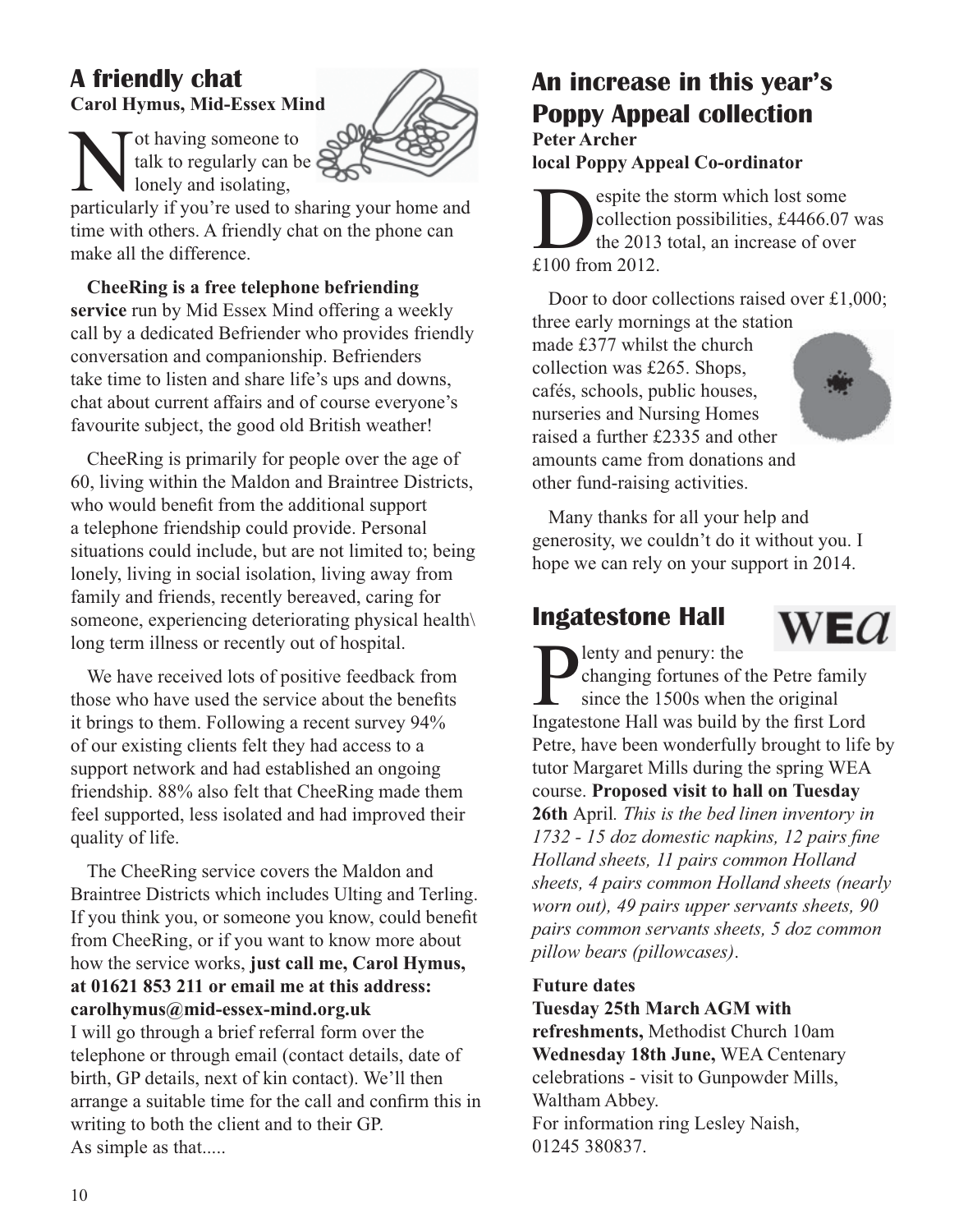#### **St Andrews Church Hatfield Peverel**



*You are invited to make*

## **The Journey**

*A reflection on the life of Jesus with readings and songs performed by*

#### *Meditation*

#### *A Christian group from Essex*

**Christians coming together to bear witness to the life, death and resurrection of our Lord and Saviour Jesus Christ**

#### **7pm Saturday 8th March 2014**

*Admission is free but we would appreciate donations to cover the expenses of the group*

## **Tea for Helen - a cuppa that cares**

 $\text{Cake} + \text{Tea} = \text{Fund-raising}$ . Who would have thought raising money could be such a simple equation. Since the campaign launched in 2010 it has



raised over £71,000, and this year we hope even more people will support Helen Rollason Cancer Charity by holding their own Tea for Helen party. You can hold a party any time of the year - we provide you with a Tea for Helen pack which has everything for your party (minus tea and cakes!). Not really a baker? Not a problem! Our fantastic Hatfield Peverel Fund-raising Group holds a Tea for Helen at our office on the third Saturday of every month. With lots of delicious cakes to choose from, as well as a great raffle, it is the perfect way to start your weekends.

Money raised by every party will help a local person and their carer/partner living with cancer.

**To order your pack please call 01245 380968 or email fundraising@helenrollason.org.uk**

## **Don't leave your neighbours in the cold this winter**

**Last year 24,000 people died because of cold homes – deaths that could possibly have been avoided had they had some support. This year, we could be facing the severest winter for decades.**

Topefully, you will know who your vulnerable **T** residents are. If you don't, please try to find out and consider following our ten-point plan.

- 1 Find out who your elderly/vulnerable residents are
- 2 Drop round or pop a leaflet through their door with your name/telephone number, and tell them to call you if they get into trouble
- 3 Have they relatives who keep in touch, how often
- 4 Consider giving relatives your contact details
- 5 Suggest they have a nominated key-holder
- 6 Inform their immediate neighbours
- 7 Supply the person with a 'Message in a Bottle' available from Neighbourhood Watch
- 8 Do they own hot water bottles and/or spare blankets: set-up a circle so that those in most need can borrow one for the Winter period
- 9 If their house is very cold, try to persuade them to put the heating on, even just for an hour a day
- 10 They may say they can't afford heating. Energy companies can provide help and support.

**The Home Heat Helpline (0800 33 66 99) gives advice to those struggling to pay their fuel bill and keep warm. The helpline gives access to Britain's biggest free insulation programme**

## **2014 Langford Art Show**

## **Saturday12th/Sunday 13th April village hall 10am - 5pm**

Three hundred artists, local and further afield, showing high quality work at affordable prices

Refreshments and homemade cakes

Information from Caroline Spong 01621 855220

email cspong777btinternet.com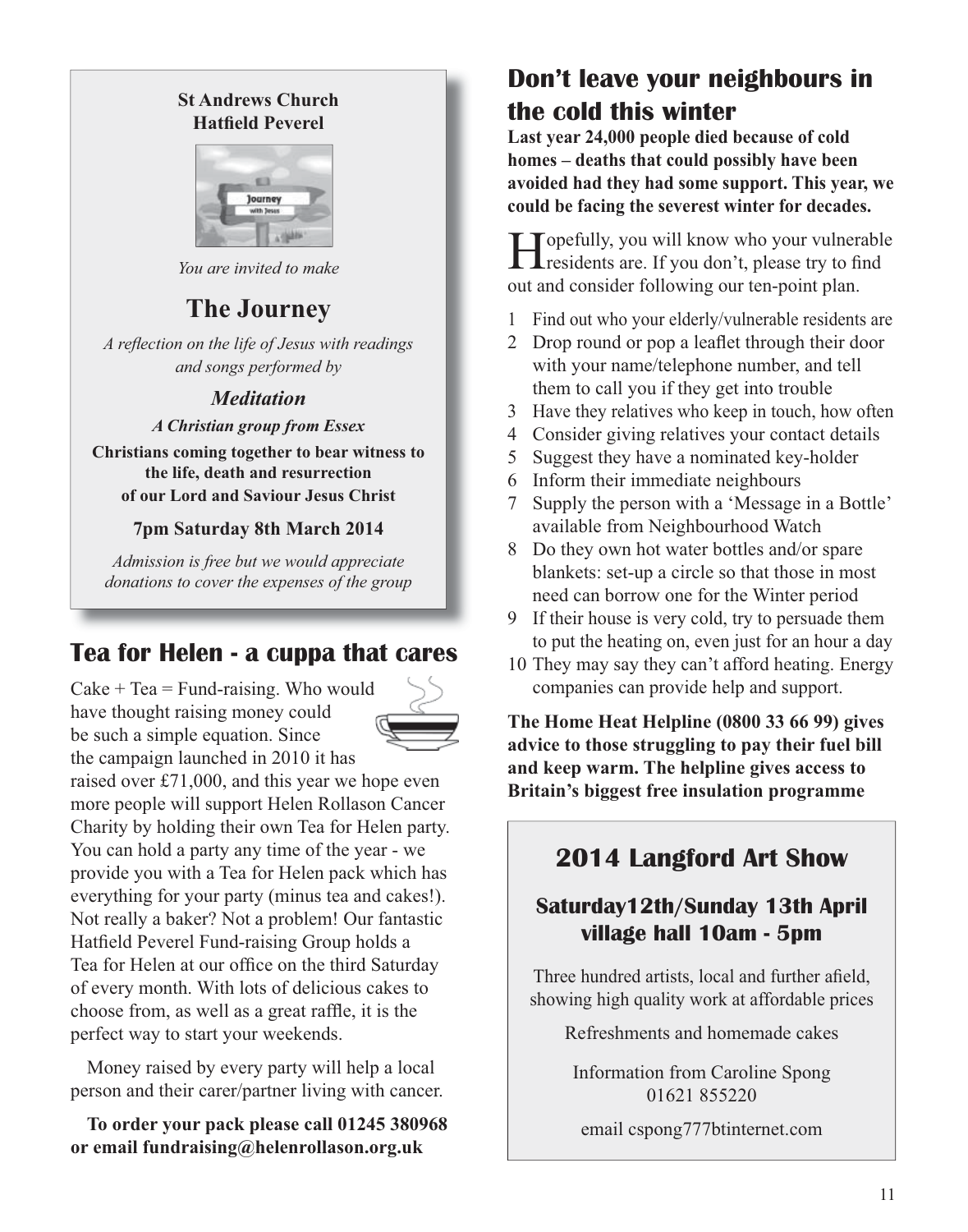## **News from St Andrews**

Over the last two years the St Andrews part of the Review<br>has opened with remarks about freak weather phenomena<br>surrounding the Vicar! There was the min-tornado of 201<br>and the lightning-holt on Christmas Day 2012 at All Sa has opened with remarks about freak weather phenomena surrounding the Vicar! There was the min-tornado of 2012 and the lightning-bolt on Christmas Day 2012 at All Saints Ulting. Thankfully, so far, nothing weird has happened. If it had, I might start taking it personally!



Back to December. At the beginning of the month St Andrews Church Choir led a 'Carol Songs of Praise', where the congregation choose the carols and we sing them. The collection goes to the Children's Society with money collected at Hatfield Peverel railway station in the week before Christmas. The day before we had our Christmas Bazaar, which was most successful, financially certainly but, more importantly, in the way people came together and enjoyed each other's company. The following weekend 'Messy Shepherding'combined fun with learning afresh the Christmas story, followed by a light lunch. A large body of children and adults, under the direction of Mary Daw and Anna Tomlins with other helpers, produced the greatly admired Nativity display at the back of the church.

Once again, St Andrews Junior School came up with a superb Christmas Concert and Carol Service. The Infant School also led two Carol Services in our church. It is on occasions like these one realises our church isn't as big as we think it is! Every school concert and carol service was packed to capacity which only goes to show that the Christmas story still has the power to draw people into its embrace, and why not? How can one be unmoved by the story of God loving his people so much that he shed his God-like characteristics and came to live as we do, frail, vulnerable, subject to human limitations.

Services over Christmas were well attended. The Christmas Eve service 'The Greatest Gift' was packed and Kathy Butler, from Witham 'Homestart' gave the address before receiving the toys so generously given by the community of Hatfield Peverel. As in 2013 we revived our travelling nativity or 'Posada' where, at the beginning of December, Nativity figures leave the church to go round the community. These 'travelling nativities' are supposed to return at, or before Christmas Day. Posada reminds us the Nativity story is not a static tableau but an active drama involving real people.

We are now in the Epiphany season, where the readings concentrate for the most part on the revelation of Christ to the world, both Jews and Gentiles (non-Jews).

Lent is late this year which gives us time to think on the life-changing events brought about by the life of Jesus of Nazareth before we get to it. You will see an advertisement for **an evening of music and readings called 'The Journey' to be held in St Andrews Church on Saturday March 8th at 7pm.** 

This presentation/act of worship was written by Mike Wigley, a former Franciscan friar. Having heard him and his group at a concert in the church at Pleshey you can be assured of an evening of the highest quality. Mike has travelled far and wide with 'The Journey' and has presented it in prisons, religious communities and both Anglican and Catholic churches around the country. His group consists of 5 or 6 musicians and readers, who will lead us through the life of Christ. It will be divided into two halves; the first taking us to the Crucifixion, the second half through the Resurrection on to Pentecost. There will a break for light refreshments. There is no admission charge but donations would be appreciated which will be given to Mike's group to cover their expenses. For further information, please ring Mary Daw 380566.

#### **Other happening**

Saturday 1st March Coffee morning in aid of church funds, 10am to 12 noon Saturday 8th March 'The Journey' 7pm in St Andrews Church (see advert and notes above). **Mothering Sunday** is the weekend of 30th March. Keep that weekend free and watch for information.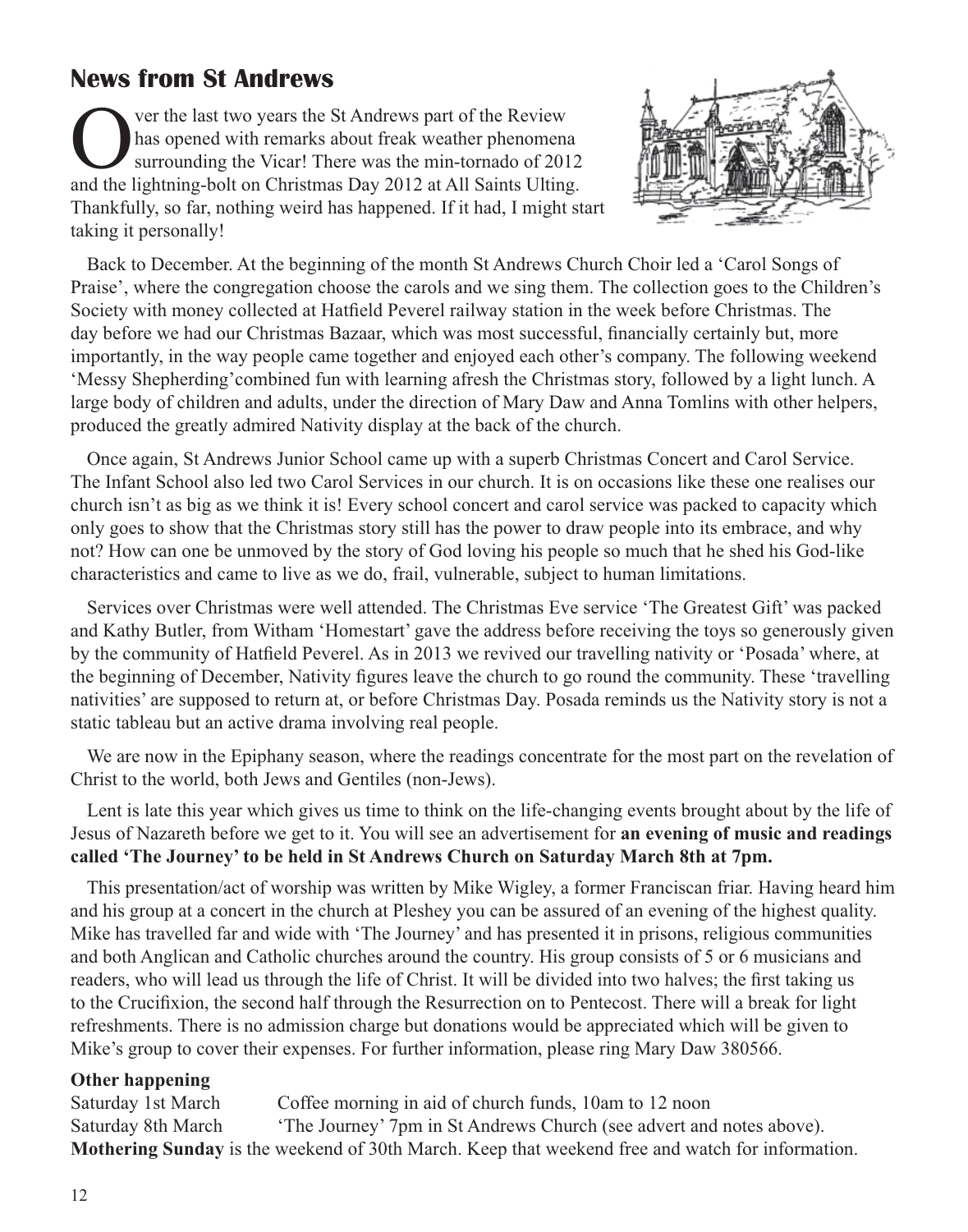## **Methodist Church**

Once again we were joined by Rainbows, Brownies and Guides for our candlelit Carol service on<br>
15th December. The Church was warm and glowing in the flicker of a mass of candles down the<br>
centre of the Church. In addition 15th December. The Church was warm and glowing in the flicker of a mass of candles down the centre of the Church. In addition to singing favourite carols the Brownies sang 'It was on a starry night' and the Guides gave us the Farmyard Carol, a harmony of animal noises. Our Minister, Rev Sue, asked us what we liked at Christmas and what we didn't like. Surprisingly sprouts came in the first category. With that, Rev Sue produced a stem of sprouts and the tiny seed from which a sprout plant grows. She related this process to the birth of the baby Jesus in a manger 2000 years ago from which the Christian faith has grown into a world faith shared by people of all nations. We were given the chance to dip into a tub of chocolates providing we all promised to eat a couple of sprouts as well to remind us of the true meaning of our celebrations on Christmas day.

We ended with a performance with what has become a tradition of this service, a very energetic and loud version of 'The twelve days of Christmas' from the Brownies, and a fitting finale to our celebration. We finished with refreshments which were well earned. We hope the girls and their families enjoyed the afternoon, our congregation certainly did, and hope to welcome them back again in 2014.

On 19th December our Church members enjoyed a Christmas dinner beautifully prepared by Dee and Owen when we sat down to roast turkey and all the trimmings. Entertainment was a version of the 'Mr and Mrs' quiz for John and Jenny who were celebrating their wedding anniversary that day. To our surprise they were able to answer correctly some very strange questions about one another! On 22nd December we joined our friends at Witham for their carol service based on the colours of Christmas, blue for the Virgin Mary, gold for the Kingship of Jesus, purple for the Magi, white for the Angels, green for the Holly and the ivy and red for the blood of the crucifixion at Easter.

Our service on 25th December was based on the work of 'Action for Children' the charity which looks after neglected children. The theme was 'make room this Christmas'. We remembered the lost, lonely, neglected and vulnerable children and adults and included them and their carers in our prayers as we celebrated the day that God showed his love for the world by giving us his son. Our offertory on Christmas day will be forwarded to the charity to support their work.

Our Christmas continued on 29th December with the story of the Wise men bearing gifts. We were reminded that Jesus was born a refugee in a foreign land that he was homeless having needed to be offered a stable for a shelter. Subsequently he had avoided genocide when his parents fled to Egypt after King Herod had ruled that all babies should be killed to remove the threat of a rival. There are still so many similarities today in many parts of the world where families are still threatened and we realise how much still needs our prayers to achieve 'Peace on Earth'.

From the members of the Methodist Church we wish you all a happy and healthy 2014 and hope to see you at some of our events.

#### **Food bank**

We continue to collect tins and packets for the local food bank and thank you for your contributions.

| <b>Regular events</b> |                        |                                                                              |
|-----------------------|------------------------|------------------------------------------------------------------------------|
| <b>Every Sunday</b>   | 11am - Morning service |                                                                              |
| Every Thursday        |                        | 10am - 12 noon Open Door - come and join us for tea/coffee and friendly chat |
|                       |                        | <b>2nd Saturday in month</b> 10am - 12 noon Coffee morning and cake stall    |
| 1st Monday in month   | 7.45pm                 | House Group Bible Study                                                      |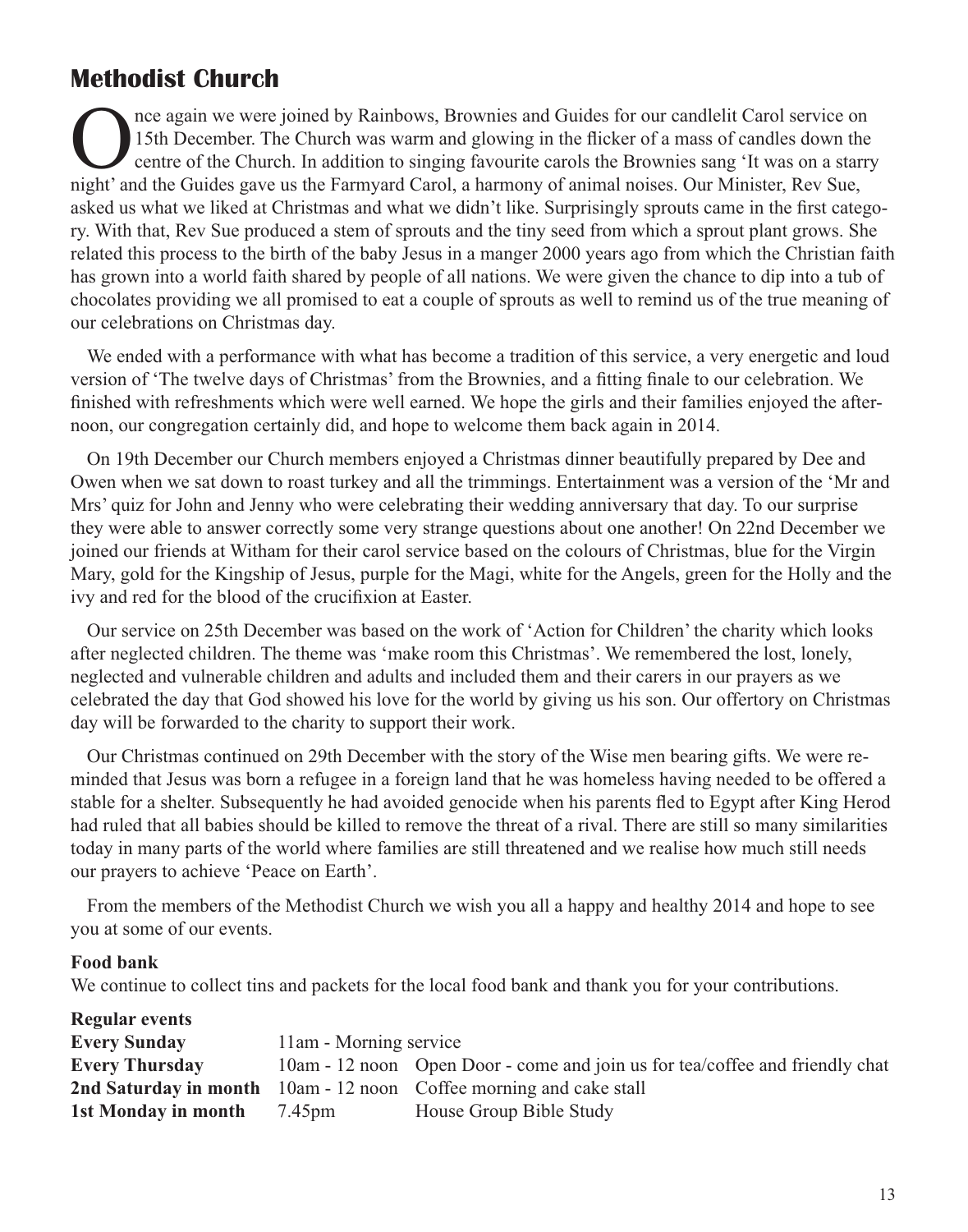## **Goodbye Christmas, roll on spring Bowling Club - Bob Gammie, President (381497)**

**www.hatfieldpeverelbowling.org**

rior to Christmas our quiz night was a great success with last year's winners, the Hoods team, held to a tie break with the Magisterial Collin's team. In the sudden death play-off the Hoods were sunk for not being nearest to the shortest time for the Boat Race. It was nice that the Collin's team support the memory of their mother, a former member who so enjoyed our quiz nights. Ada Thomson's team came third. For our fun night, an evening of Christmas and games, the team of Peggy Brown, John Franklin and Sheila Peear led the yuletide frolics ahead of Denise Brazier, Julia Gammie and John Bouthwaite.

Back to the serious competitions after Christmas for the annual Trevor Matham's triples cup, Roy Kirby, Margaret Hinsley and John Franklin were strong winners. There followed the competition for the Chris Hatfield Plate, won by Chrissie Harris with Steve Spooner runner up. The plate was originally painted by our late member Chris, whose brother Dennis Richardson together with his wife Joan sadly had to give up playing due to old age.

Meanwhile our two teams in the Essex League are doing well with the A team lying third in their table and the B team lying mid-table. Our internal leagues continue, as do our internal competitions but at midseason it is too early to see the clear winners. In our friendly matches of the dozen or so played we have won all but two. The Franklin open and our annual ladies versus gents remain to be played.

Regrettably this will have to be the last offering by this scribe due to writers' cramp and the shakes! Your new correspondent will be Rita Thomson, our Club Captain.

Our doors are always open, do come and join us and look us up on our website as above for more information.

*Bob, you have been a perfect scribe, always on time with your copy and if it was to be late, you always let us know. I don't know how long you have been in the job, but thank you very much, I shall miss you. Ed* 

## **Come and enjoy a game of table tennis...**

#### **Andy Simmonds 01245 381020/07932 057 205**

 $\tau$ e play league matches in the village hall in Maldon Road, in first class playing conditions with top equipment and access to a bar. The playing season runs from September to April, and our four teams in the Chelmsford League are all doing well. Also in April we play our internal Club competitions.

We are a friendly, sociable club, Dave Carter is organising our annual quiz night on 28th February, staged jointly with the Billericay Club at Ramsden Heath, as well as our traditional club meal on 5th April.

Don't forget, every Tuesday from now until April there will be a practice table for anyone to come along and play. If you are interested please call one of the numbers below at least a day or so in advance to arrange for a club member to meet

you. We are particularly looking for relatively experienced players. The practice nights are an excellent opportunity to get to know us during the season.

Please call and leave your contact details with either Neil Freeman on 01245 382249 or myself Andy Simmonds on 01245 381020 or 07932 057205

*Accept that some days you are the pigeon, and some days you are the statue*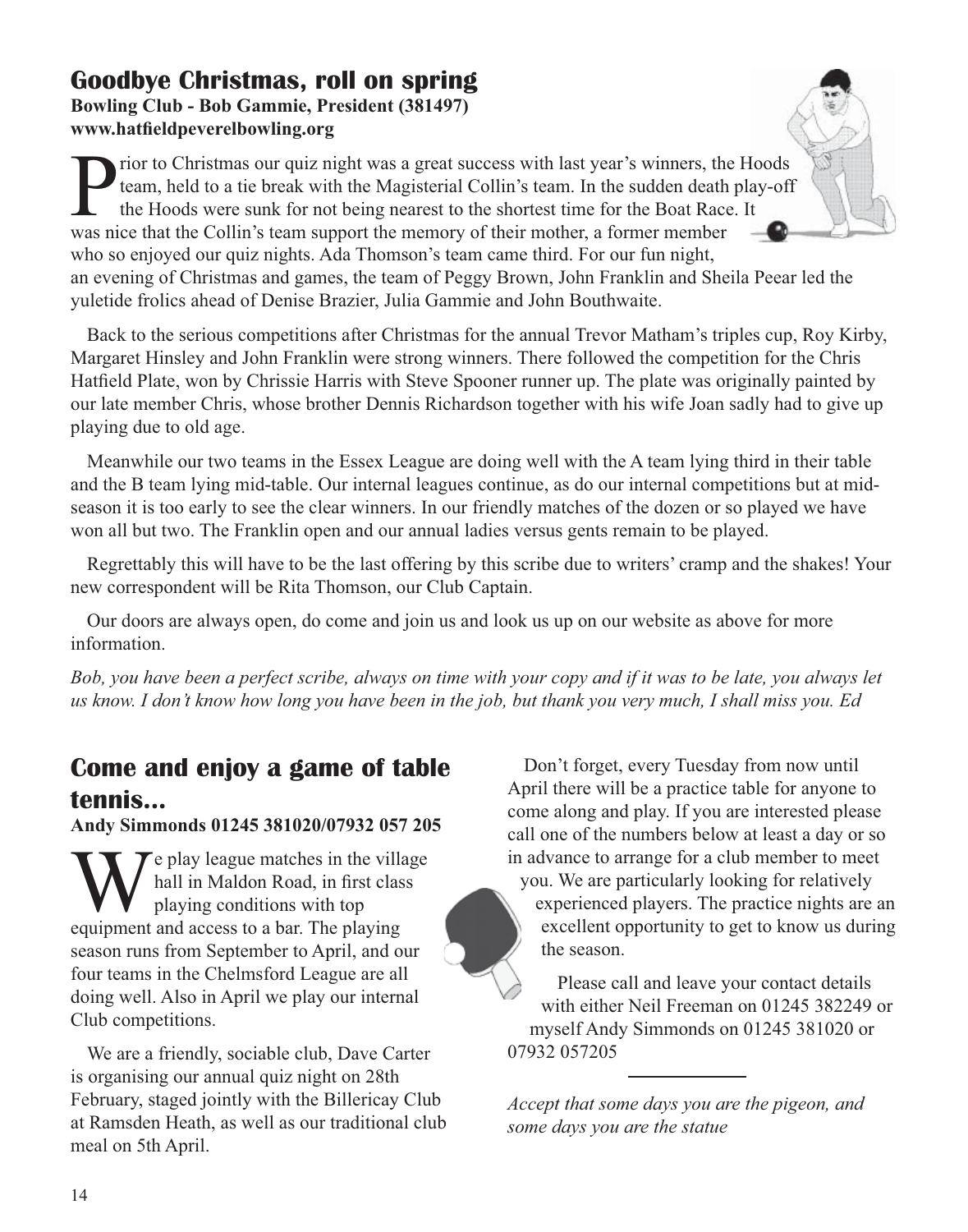## **Useful telephone numbers**

| Please contact the editors for additions/errors.Age |              |  |  |  |
|-----------------------------------------------------|--------------|--|--|--|
| <b>Concern Essex</b>                                | 01245 264499 |  |  |  |
| <b>Anglian Water, 24 hours</b>                      | 0800 919 155 |  |  |  |
| <b>Braintree District Council</b>                   | 01376 552525 |  |  |  |
| Clean Team ring number above                        |              |  |  |  |
| and ask for customer Services                       |              |  |  |  |
| Witham Area Office in Witham Library                |              |  |  |  |
| - for walk-in enquiries only                        | 01376 519625 |  |  |  |
| <b>Churches</b>                                     |              |  |  |  |
| St Andrew's (C of E), vicar                         | 01245 380958 |  |  |  |
| Methodist Church, minister                          | 01621 853423 |  |  |  |
| Salvation Army, officer i/c                         | 01245 380842 |  |  |  |
| Catholic Church, Witham, priest 01376 512219        |              |  |  |  |
| Citizens Advice Bureau Witham 0844 4994719          |              |  |  |  |
| Drop-in sessions Mon/Tue/Thur/Fri 10am - 1pm        |              |  |  |  |
| Appoinments only Thurs afternoon 1 - 4pm            |              |  |  |  |
| Doctors, health services                            |              |  |  |  |
| Hatfield Peverel doctors' surgery 01245 380324      |              |  |  |  |
| Boreham doctors' surgery                            | 01245 467364 |  |  |  |
| <b>NHS Direct</b>                                   | 0845 4647    |  |  |  |
| Pharmacy, Hadfelda Square                           | 01245 380130 |  |  |  |
| <b>Electricity - emergency</b>                      | 0800 7838838 |  |  |  |
| <b>Essex County Council</b>                         | 01245 492211 |  |  |  |
| Essex & Suffolk Water 24 hours                      | 0845 7820999 |  |  |  |
| <b>First Essex Buses Ltd</b>                        | 01245 293400 |  |  |  |
| Gas - emergency                                     | 0800 111999  |  |  |  |
| <b>Harlequin Children's Centre</b>                  | 01376 535270 |  |  |  |
| Free support and services for children under 5      |              |  |  |  |
| <b>Hospitals</b>                                    |              |  |  |  |
| Broomfield (A&E); St John's,                        | 01245 362000 |  |  |  |
| St Peter's, Maldon                                  |              |  |  |  |
| <b>Libraries</b>                                    |              |  |  |  |
| <b>Hatfield Peverel</b>                             | 01245 380988 |  |  |  |
| Witham                                              | 01376 519625 |  |  |  |
| Police, non-emergency calls                         | 0300 3334444 |  |  |  |
| Local Officer                                       | 07974 457258 |  |  |  |
| <b>Post Office</b>                                  | 01245 380201 |  |  |  |
| <b>Railway Information</b>                          |              |  |  |  |
| National Express East Anglia                        | 0845 6007245 |  |  |  |
| National Rail Enquiries (24 hrs)                    | 08457 484950 |  |  |  |
| Registrar of Births, Marriages & Deaths             |              |  |  |  |
| Witham, by appointment only                         | 01376 323463 |  |  |  |
| Braintree, by appointment only                      | 01376 320762 |  |  |  |
| <b>Relate</b>                                       | 01245 258680 |  |  |  |
| Samaritans (24 hours - toll free)                   | 08457 909090 |  |  |  |
| <b>Both lists updated December 2013</b>             |              |  |  |  |

#### **Schools**

| St Andrew's Junior School         | 01245 380131 |
|-----------------------------------|--------------|
| Hatfield Peverel Infant School    | 01245 380220 |
| Hatfield Peverel Day Nursery      | 01245 382450 |
| Acorn Childcare                   | 07580 834417 |
| <b>Social Services</b>            | 0845 6037630 |
| <b>Village Agent Sally Austin</b> | 0800 9775858 |
| Village Hall (after 7pm)          | 01245 381481 |
|                                   |              |

**Let us know of useful services to add to this list**

## **Hatfield Peverel Parish Council**

**Committees and working parties** Planning (P) Traffic (T) Village Environment (E) Keith Bigden Memorial Ground User Group (KB) Country Park Focus Group (CP) External Audit Review (A) Football Pavilion (F)

#### **Councillors (and their working parties)**

| <b>Lisa Miller, Parish Clerk</b>         | 01245 344439 |  |  |  |
|------------------------------------------|--------------|--|--|--|
| clerk.hatfieldpeverelpc@blueyonder.co.uk |              |  |  |  |
| David Broddle - Chaiman                  | 01245 382829 |  |  |  |
| (P/KB/CP/A)                              |              |  |  |  |
| <b>Graham Bushby (T)</b>                 | 01245 380472 |  |  |  |
| <b>Garry Cockrill</b>                    | 01245 697263 |  |  |  |
| <b>Peter Endersby</b> (E/KB/A/F)         | 01245 381919 |  |  |  |
| Colin Giffin (Planning chair/            | 01621 892351 |  |  |  |
| Country Park chair/T)                    |              |  |  |  |
| Elise Gwyn-Williams (P/F)                | 01245 382883 |  |  |  |
| <b>Bernard Heard - Vice Chairman</b>     | 01245 380370 |  |  |  |
| (P/T/A)                                  |              |  |  |  |
| Alan Ingram (Traffic chair/E/CP)         | 01245 381880 |  |  |  |
| Martin Pyke (T/E/A/F)                    | 01245 380792 |  |  |  |
| Ted Munt, (Football chair/E/A)           | 01245 381135 |  |  |  |
| <b>Eugene Murphy</b>                     | 01245 380113 |  |  |  |
| (Environment chair, Audit chair/F)       |              |  |  |  |
| <b>Alan Steele</b>                       | 07739 398453 |  |  |  |
| Diane Wallace (P/C)                      | 01245 381485 |  |  |  |
| <b>District Councillor</b>               |              |  |  |  |
| <b>David Bebb</b>                        | 01245 381065 |  |  |  |
| <b>District and County Councillor</b>    |              |  |  |  |
| <b>Derrick Louis</b>                     | 07918 721526 |  |  |  |